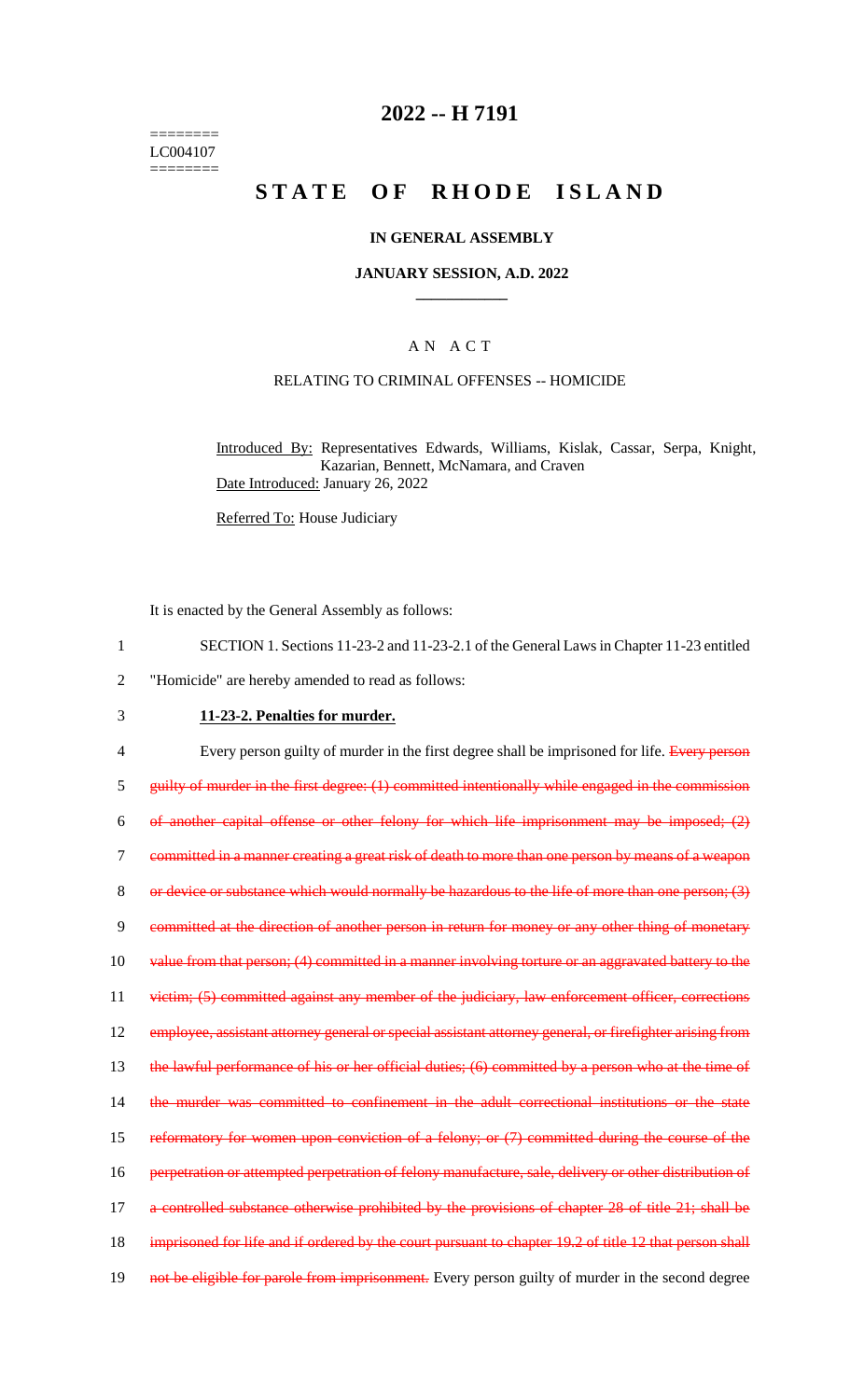- shall be imprisoned for not less than ten (10) years and may be imprisoned for life.
- 

**11-23-2.1. Penalty for murder of a kidnapped person under the age of eighteen (18).**

- If any person under the age of eighteen (18) who is kidnapped in violation of § 11-26-1 by a person other than his or her natural or adopted parent dies as a direct result of the kidnapping, then the person convicted of the offense shall be guilty of murder in the first degree and shall be 6 punished by imprisonment for life<del>, and the court may, pursuant to chapter 19.2 of title 12, order</del> 7 that that person not be eligible for parole.
- 

 SECTION 2. Section 11-39-2 of the General Laws in Chapter 11-39 entitled "Robbery" is hereby amended to read as follows:

## **11-39-2. Robbery of the owner, lessor, or occupant of a motor vehicle.**

 (a) Every person who shall unlawfully seize a motor vehicle from its lawful owner, lessor, or occupant by use or threat of use of a dangerous weapon against the owner, lessor, or occupant resulting in serious bodily injury, as defined in § 11-5-10.2, shall be guilty of first degree robbery and shall be imprisoned for not less than ten (10) years and may be imprisoned for life, or fined not more than fifteen thousand dollars (\$15,000), or both. In all such cases, the justice imposing sentence shall impose a minimum sentence of ten (10) years imprisonment and may only impose a 17 sentence less than the minimum if he or she finds that substantial and compelling circumstances exist which justify imposition of the alternative sentence. That finding may be based upon the character and background of the defendant, the cooperation of the defendant with law enforcement authorities, the nature and circumstances of the offense, and/or the nature and quality of the evidence presented at trial. If a sentence which is less than imprisonment for a term of ten (10) years is imposed, the trial justice shall set forth on the record the circumstances which he or she found as justification for imposition of the lesser sentence. A person sentenced to prison for violation of this subsection shall not be eligible for parole until at least one-half (½) of the sentence has been served in prison.

 (b) Every person who shall unlawfully seize a motor vehicle from its lawful owner, lessor, or occupant by force or threat of force against the owner, lessor, or occupant shall be guilty of second degree robbery and shall be imprisoned for not less than five (5) years nor more than thirty (30) years, or fined not more than ten thousand dollars (\$10,000), or both.

 (c) Every person who shall commit robbery of a motor vehicle by seizing it from its lawful owner, lessor, or occupant under the circumstances set forth in subsection (a) or (b) of this section, resulting in the death of the owner, lessor or occupant, shall be guilty of first degree murder and 33 shall be sentenced to life imprisonment, and may be sentenced to life imprisonment without parole 34 if ordered by the court pursuant to chapter 19.2 of title 12. A person sentenced to life imprisonment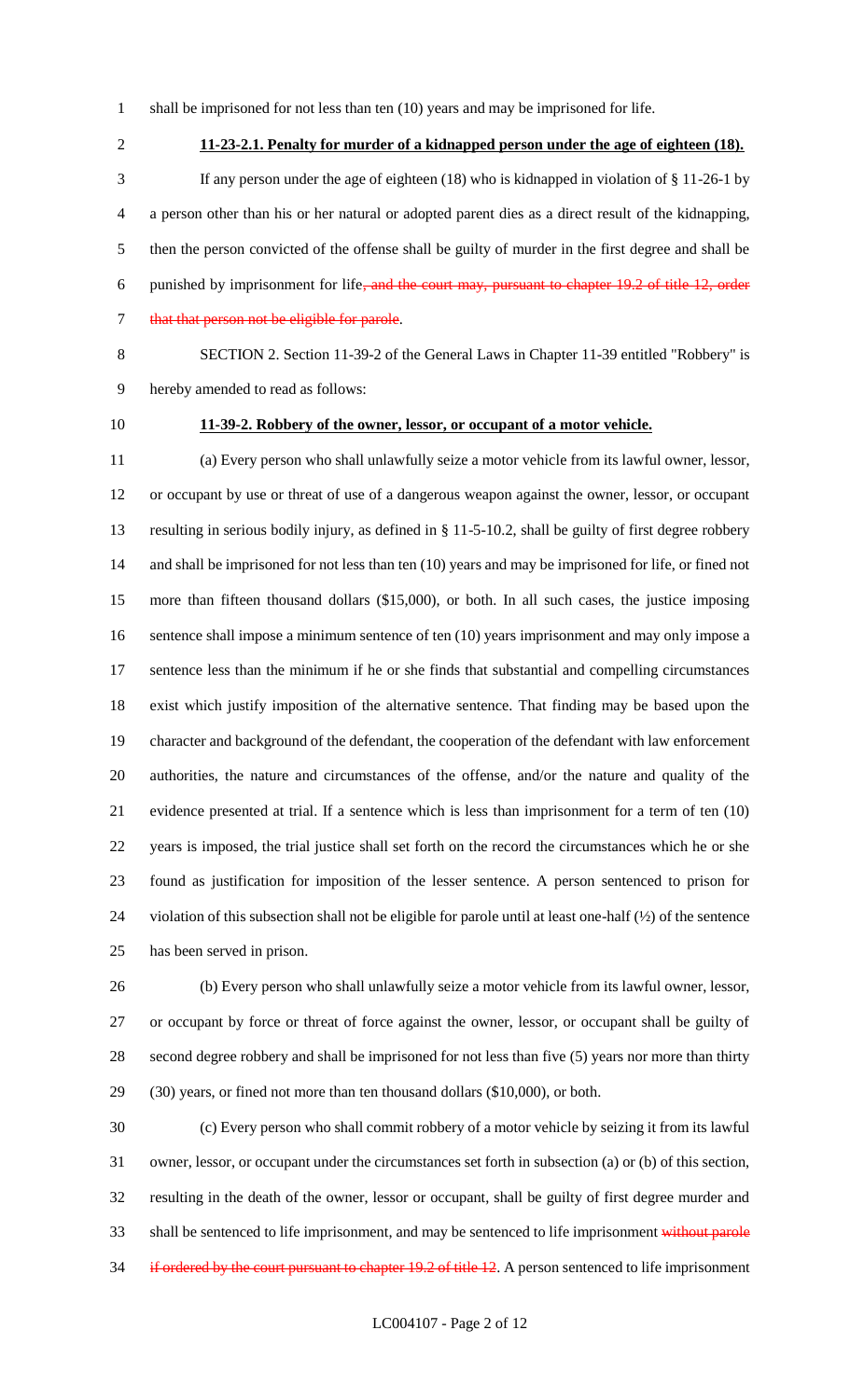- for violation of this subsection shall not be eligible for parole until at least twenty (20) years of the
- sentence has been served in prison.
- SECTION 3. Section 11-47-3.2 of the General Laws in Chapter 11-47 entitled "Weapons" is hereby amended to read as follows:
- 

#### **11-47-3.2. Using a firearm when committing a crime of violence.**

- (a) No person shall use a firearm while committing or attempting to commit a crime of violence. Every person violating the provisions of this section shall be punished: (1) for the first offense by imprisonment for ten (10) years; however, if the violation was committed by use of a machine gun as defined in § 11-47-2(10), the term of imprisonment shall be thirty (30) years; (2) 10 for a second conviction under this section by imprisonment for twenty (20) years; however, if the violation was committed by use of a machine gun as defined in § 11-47-2(10), the term of imprisonment shall be life; and (3) for a third or subsequent conviction, the person shall be 13 sentenced to life, or life without the possibility of parole by the sentencing judge after consideration of aggravating and mitigating circumstances contained in §§ 12-19.2-3 and 12-19.2-4. Any sentence imposed upon a person pursuant to this section shall be imposed consecutively to and not concurrently with any sentence imposed for the underlying crime or attempted crime, and the 17 person shall not be afforded the benefits of deferment of sentence or parole; provided, that *unless* 18 sentenced to life without the possibility of parole pursuant to subdivision (3) of this subsection, a person sentenced to life under this section may be granted parole. (b) Every person who, while committing an offense violating subsection (a) of this section, discharges a firearm shall be guilty of a felony and be imprisoned as follows: (1) Ten (10) years, if no injury to any other person results from the discharge; (2) Twenty (20) years, if a person other than a police officer is injured by the discharge of the firearm, or if a police officer who is engaged in the performance of his or her duty is deliberately endangered by the person's discharge of the firearm; (3) Life, if a police officer who is engaged in the performance of his or her duty is injured by the discharge of the firearm; and (4) Life, if the death or permanent incapacity of any person (other than the person convicted) results from the discharge of the firearm; provided that, involuntary manslaughter shall not be considered a "crime of violence" for the purpose of subdivision (b)(4) only. (c) The penalties defined in subsection (b) of this section shall run consecutively, and not concurrently, to any other sentence imposed and, notwithstanding the provisions of chapter 8 of
- title 13, the person shall not be afforded the benefits of deferment of sentence or parole; provided,
- that a person sentenced to life under subdivision (b)(3) or (b)(4) of this section may be granted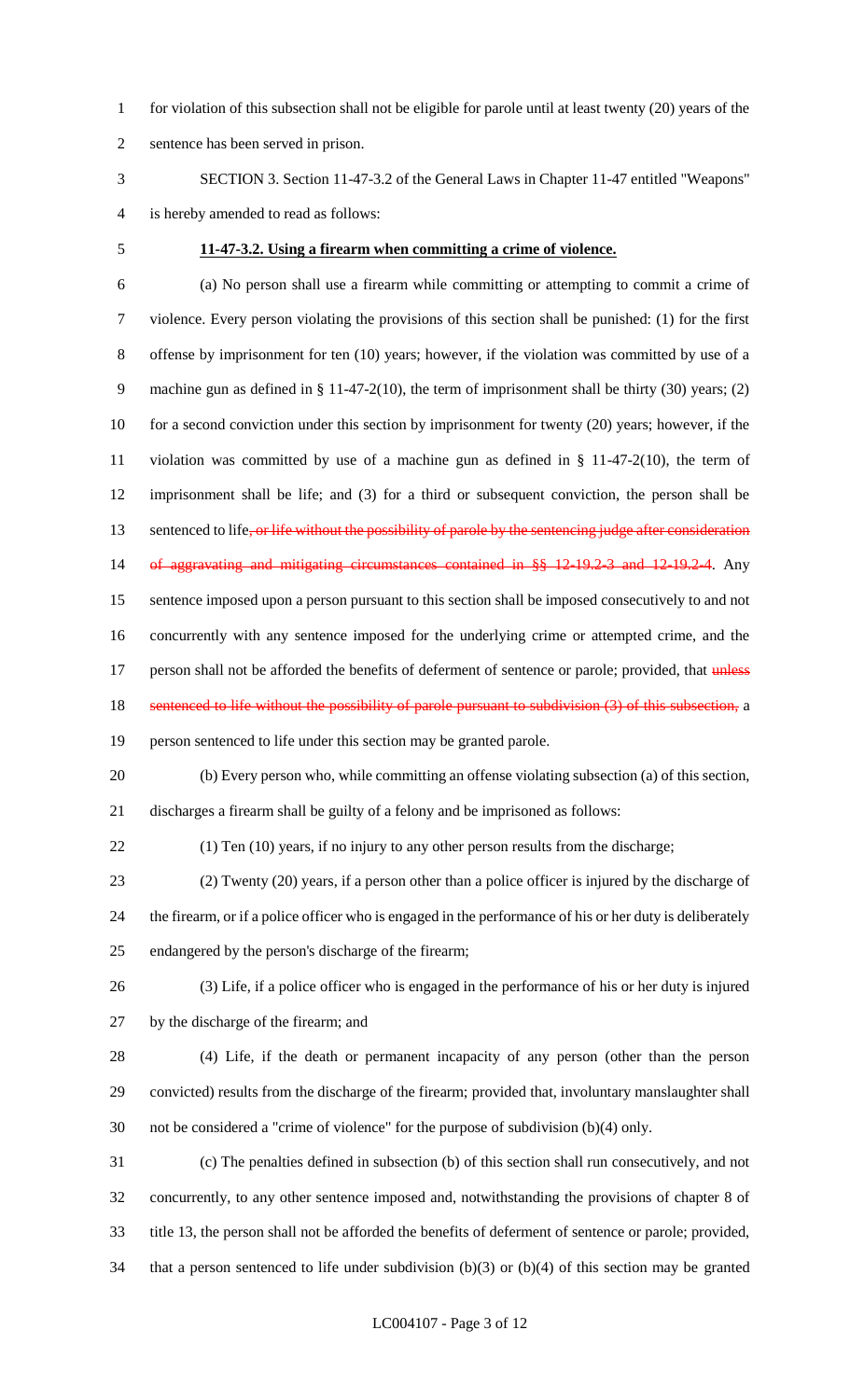1 parole.

2 SECTION 4. Chapter 12-19.2 of the General Laws entitled "Sentencing to Life 3 Imprisonment Without Parole" is hereby repealed in its entirety. 4 CHAPTER 12-19.2 5 Sentencing to Life Imprisonment Without Parole 6 **12-19.2-1. Sentencing procedures -- Trial by jury.** 7 In all cases tried by a jury in which the penalty of life imprisonment without parole may be 8 imposed pursuant to § 11-23-2 or 11-23-2.1, and in which the attorney general has recommended 9 to the court in writing within twenty (20) days of the date of the arraignment that such a sentence 10 be imposed, the court shall, upon return of a verdict of guilty of murder in the first degree by the 11 jury, instruct the jury to determine whether it has been proven beyond a reasonable doubt that the 12 murder committed by the defendant involved one of the circumstances enumerated in § 11-23-2 or 13 11-23-2.1 as the basis for imposition of a sentence of life imprisonment without parole. If after 14 deliberation the jury finds that one or more of the enumerated circumstances was present, it shall 15 state in writing, signed by the foreperson of the jury, which circumstance or circumstances it found 16 beyond a reasonable doubt. Upon return of an affirmative verdict, the court shall conduct a 17 presentence hearing. At the hearing, the court shall permit the attorney general and the defense to 18 present additional evidence relevant to a determination of the sentence to be imposed as provided 19 for in § 12-19.2-4. After hearing evidence and argument relating to the presence or absence of 20 aggravating and mitigating factors, the court shall, in its discretion, sentence the defendant to either 21 life imprisonment without parole or life imprisonment. If the trial court is reversed on appeal 22 because of error only in the presentence hearing, the new proceedings before the trial court which 23 may be ordered shall pertain only to the issue of sentencing. 24 **12-19.2-2. Sentencing procedures -- Trial by judge sitting without a jury.**

25 **In all cases tried by a judge sitting without a jury in which the penalty of life imprisonment** 26 without parole may be imposed pursuant to § 11-23-2 or 11-23-2.1, and in which the attorney 27 general has recommended to the court in writing within twenty (20) days of the date of the 28 arraignment that such a sentence be imposed, the court shall, if the court finds the defendant guilty 29 of murder in the first degree, also render a finding as to whether it has been proven beyond a 30 reasonable doubt that the murder committed by the defendant involved one of the circumstances 31 enumerated in § 11-23-2 or 11-23-2.1 as the basis for imposition of a sentence of life imprisonment 32 without parole. If the court finds that one or more of the enumerated circumstances was present, it 33 shall state on the record which circumstance or circumstances it found beyond a reasonable doubt. 34 Upon an affirmative finding by the court, it shall conduct a presentence hearing. At the hearing, the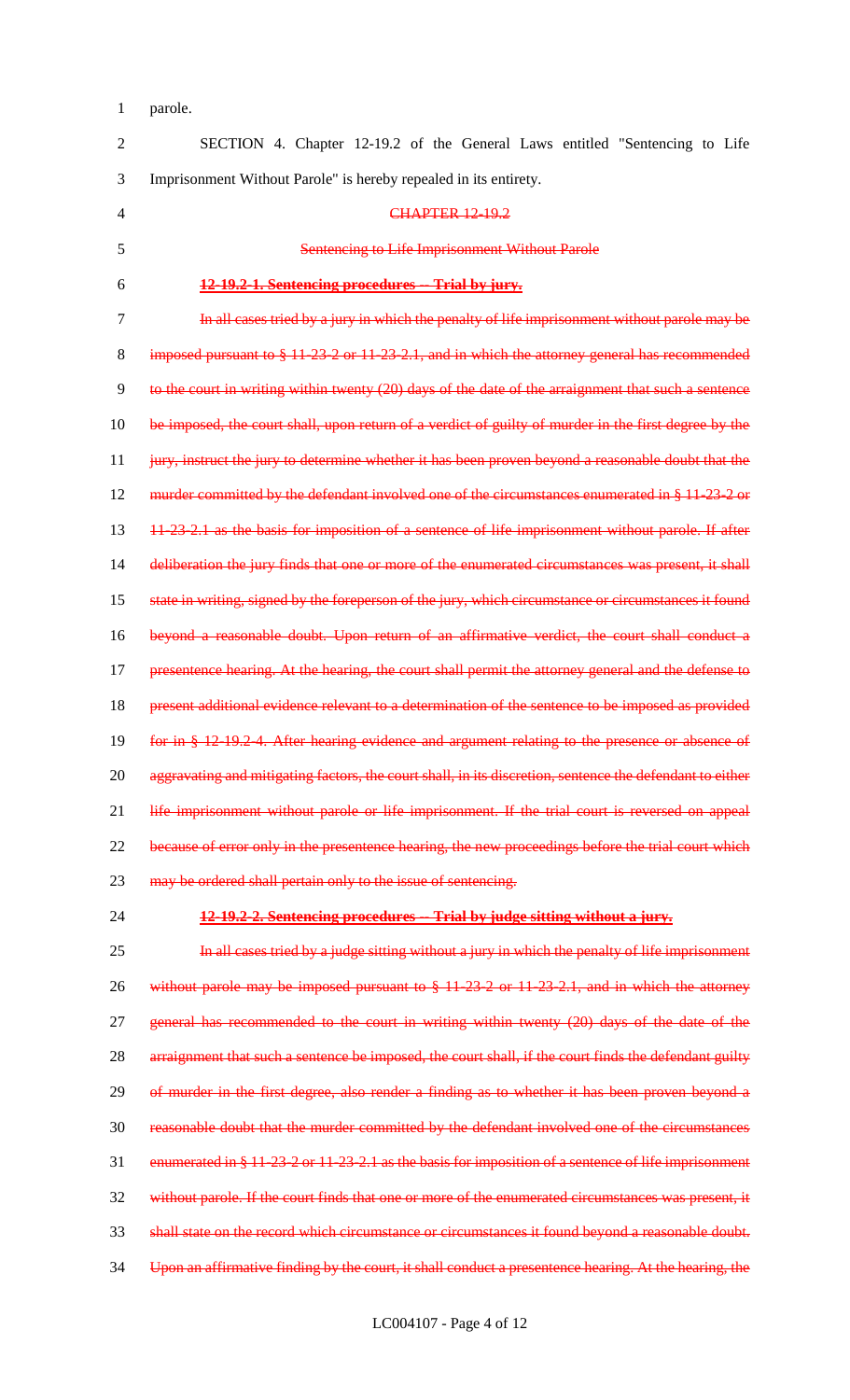1 court shall permit the attorney general and the defense to present additional evidence relevant to a 2 determination of the sentence to be imposed as provided for in § 12-19.2-4. After hearing evidence and argument relating to the presence or absence of aggravating and mitigating factors, the court shall, in its discretion, sentence the defendant to either life imprisonment without parole or life imprisonment. If the trial court is reversed on appeal because of error only in the presentence hearing, the new proceedings before the trial court which may be ordered shall pertain only to the issue of sentencing.

#### 8 **12-19.2-3. Sentencing procedures -- Plea of guilty.**

9 In all cases in which the defendant pleads guilty or nolo contendere to an offense for which 10 the penalty of life imprisonment without parole may be imposed pursuant to § 11-23-2 or 11-23-11 2.1, and in which the attorney general has recommended to the court in writing within twenty (20) 12 days of the date of the arraignment that such a sentence be imposed, the court shall conduct a 13 presentence hearing. At the hearing, the court shall permit the attorney general and the defense to 14 present additional evidence relevant to a determination of the sentence to be imposed as provided 15 for in § 12-19.2-4. After hearing evidence and argument relating to the presence or absence of 16 aggravating and mitigating factors, the court shall, in its discretion, sentence the defendant to either 17 life imprisonment without parole or life imprisonment. If the trial court is reversed on appeal 18 because of error only in the presentence hearing, the new proceedings before the trial court which 19 may be ordered shall pertain only to the issue of sentencing.

#### 20 **12-19.2-4. Consideration of aggravating and mitigating circumstances.**

21 At the presentence hearing, following a finding that one or more of the circumstances 22 enumerated in § 11-23-2 or 11-23-2.1 as the basis for imposition of a sentence of life imprisonment 23 without parole was involved in the first degree murder of which the defendant has been convicted, 24 the court shall consider evidence regarding the nature and circumstances of the offense and the 25 personal history, character, record, and propensities of the defendant which are relevant to the 26 sentencing determination. After hearing evidence and argument regarding the aggravating and 27 mitigating circumstances relating to the offense and the defendant, the court shall, in its discretion, 28 sentence the defendant to life imprisonment without parole or to life imprisonment. The court shall 29 state on the record its reasons for imposing its sentence.

#### 30 **12-19.2-5. Review of life sentence without parole.**

31 The defendant shall have the right to appeal a sentence of life imprisonment without parole 32 to the supreme court of the state in accordance with the applicable rules of court. In considering an 33 appeal of a sentence, the court, after review of the transcript of the proceedings below, may, in its 34 discretion, ratify the imposition of the sentence of life imprisonment without parole or may reduce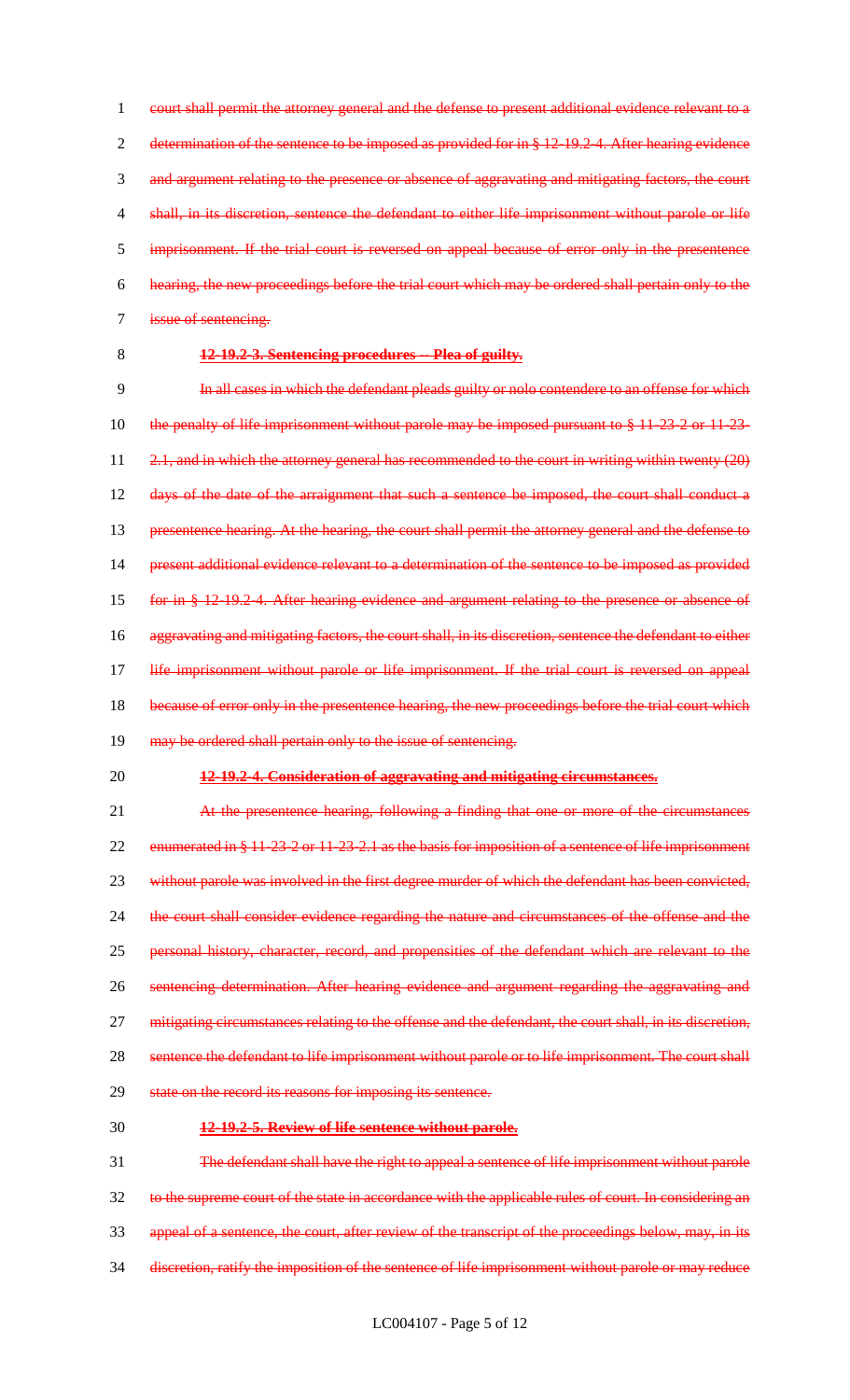1 the sentence to life imprisonment.

**12-19.2-6. Work release and furlough programs -- Prohibited.**

 A person serving a sentence of life imprisonment without parole shall not be eligible for 4 participation in the work release program as set forth in § 42-56-21, the furlough program as set forth in § 42-56-18, or any other program which allows a prisoner to be released from the confinement of the prison facility to which the prisoner has been assigned.

 SECTION 5. Section 13-8-13 of the General Laws in Chapter 13-8 entitled "Parole" is hereby amended to read as follows:

#### **13-8-13. Life prisoners and prisoners with lengthy sentences.**

 (a) In the case of a prisoner sentenced to imprisonment for life, a parole permit may be issued at any time after the prisoner has served not less than ten (10) years' imprisonment; provided that:

 (1) In the case of a prisoner serving a sentence or sentences of a length making him or her ineligible for a permit in less than ten (10) years, pursuant to §§ 13-8-9 and 13-8-10, the permit may be issued at any time after the prisoner has served not less than ten (10) years' imprisonment; (2) In the case of a prisoner sentenced to imprisonment for life for a first- or second-degree murder committed after July 10, 1989, the permit may be issued only after the prisoner has served

not less than fifteen (15) years' imprisonment;

 (3) In the case of a prisoner sentenced to imprisonment for life for a first- or second-degree murder committed after June 30, 1995, the permit may be issued only after the prisoner has served not less than twenty (20) years' imprisonment;

 (4) In the case of a prisoner sentenced to imprisonment for life for a first- or second-degree murder committed after July 1, 2015, the permit may be issued only after the prisoner has served not less than twenty-five (25) years' imprisonment; and

 (5) In the case of a prisoner sentenced to imprisonment for life for a crime, other than first- or second-degree murder, committed after July 1, 2015, the permit may be issued only after the prisoner has served not less than twenty (20) years' imprisonment.

 (b) The permit shall be issued only by a unanimous vote of all the attending members of the board; provided that not less than four (4) members are present, and whenever, after the issue of the permit, the prisoner shall be pardoned, then the control of the board over the prisoner shall cease and terminate.

 (c)(1) In the case of a prisoner sentenced to imprisonment for life who is convicted of escape or attempted escape from the lawful custody of the warden of the adult correctional institutions, the permit may be issued only after the prisoner has served not less than twenty-five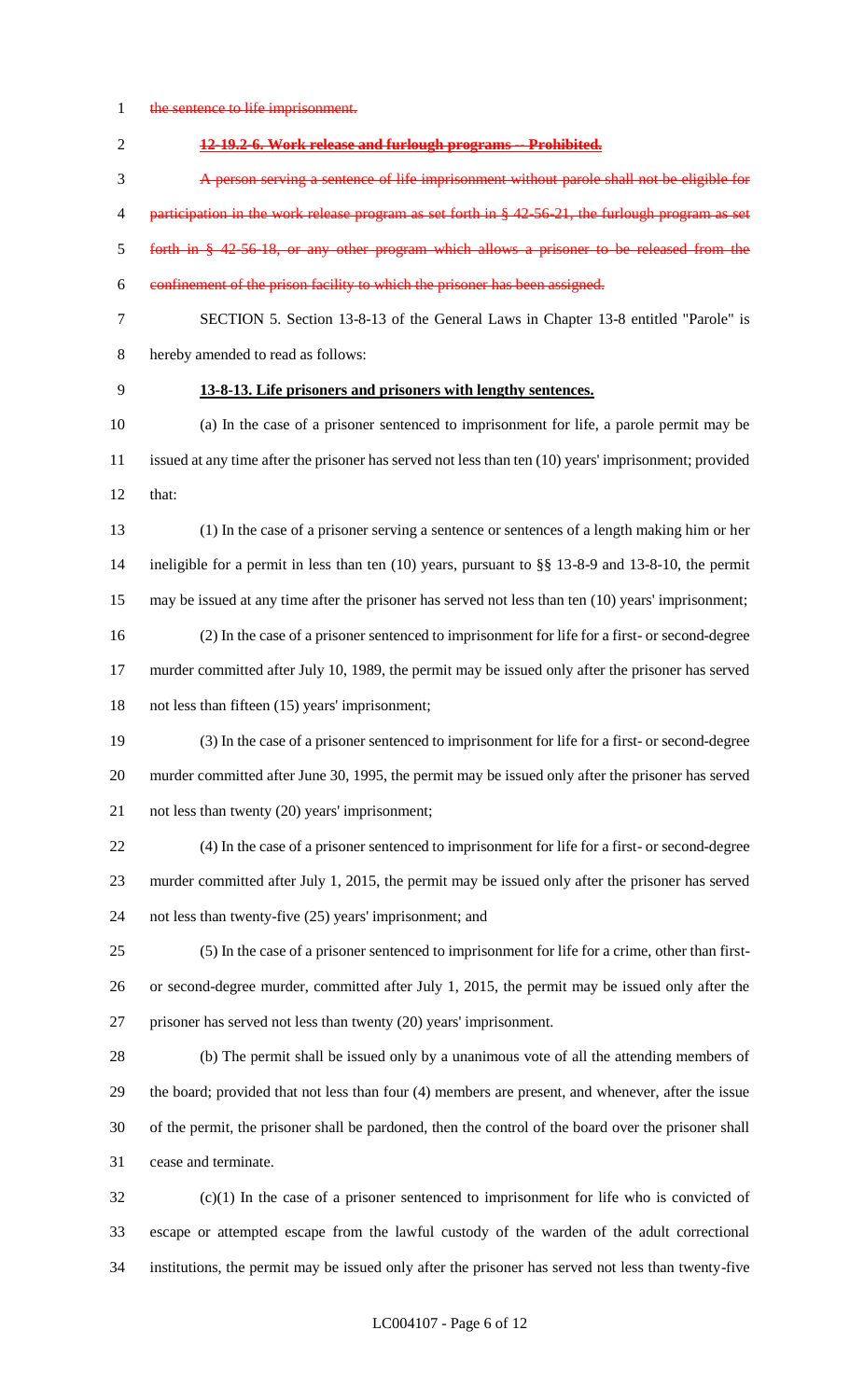(25) years' imprisonment; provided, however, that as to a prisoner who has been sentenced to imprisonment for life for a conviction of first- or second-degree murder, committed after July 1, 2015, and who is convicted thereafter of escape or attempted escape from the lawful custody of the warden of the adult correctional institutions, the permit may be issued only after the prisoner has served not less than thirty-five (35) years' imprisonment; and

 (2) For each subsequent conviction of escape or attempted escape, an additional five (5) years shall be added to the time required to be served.

 (d) In the case of a prisoner sentenced consecutively to more than one life term for crimes occurring after May 7, 1981, the permit may be issued only after the prisoner has served not less 10 than ten (10) years consecutively on each life sentence; provided, in the case of a prisoner sentenced consecutively to more than one life term for crimes occurring after June 30, 1995, the permit may be issued only after the prisoner has served not less than fifteen (15) years consecutively on each life sentence. In the case of a prisoner sentenced consecutively to more than one life term for crimes occurring after July 1, 2015, the permit may be issued only after the prisoner has served not less than twenty (20) years consecutively on each life sentence. In the case of a prisoner sentenced consecutively to more than one life term for crimes, including first- or second-degree murder, occurring after July 1, 2015, the permit may be issued only after the prisoner has served not less 18 than twenty-five (25) years consecutively on each life sentence.

 (e) Any person sentenced for any offense committed prior to his or her twenty-second 20 birthday, other than a person serving life without parole, shall be eligible for parole review and a parole permit may be issued after the person has served no fewer than twenty (20) years' imprisonment unless the person is entitled to earlier parole eligibility pursuant to any other provisions of law. This subsection shall be given prospective and retroactive effect for all offenses occurring on or after January 1, 1991.

 SECTION 6. Sections 13-8.1-2 and 13-8.1-4 of the General Laws in Chapter 13-8.1 entitled "Medical and Geriatric Parole" are hereby amended to read as follows:

#### **13-8.1-2. Purpose.**

 (a) Medical parole is made available for humanitarian reasons and to alleviate exorbitant medical expenses associated with inmates whose chronic and incurable illness render their incarceration non-punitive and non-rehabilitative. Notwithstanding other statutory or 31 administrative provisions to the contrary, all prisoners, except those serving life without parole, shall at any time after they begin serving their sentences be eligible for medical parole consideration, regardless of the crime committed or the sentence imposed.

(b) Geriatric parole is made available for humanitarian reasons and to alleviate exorbitant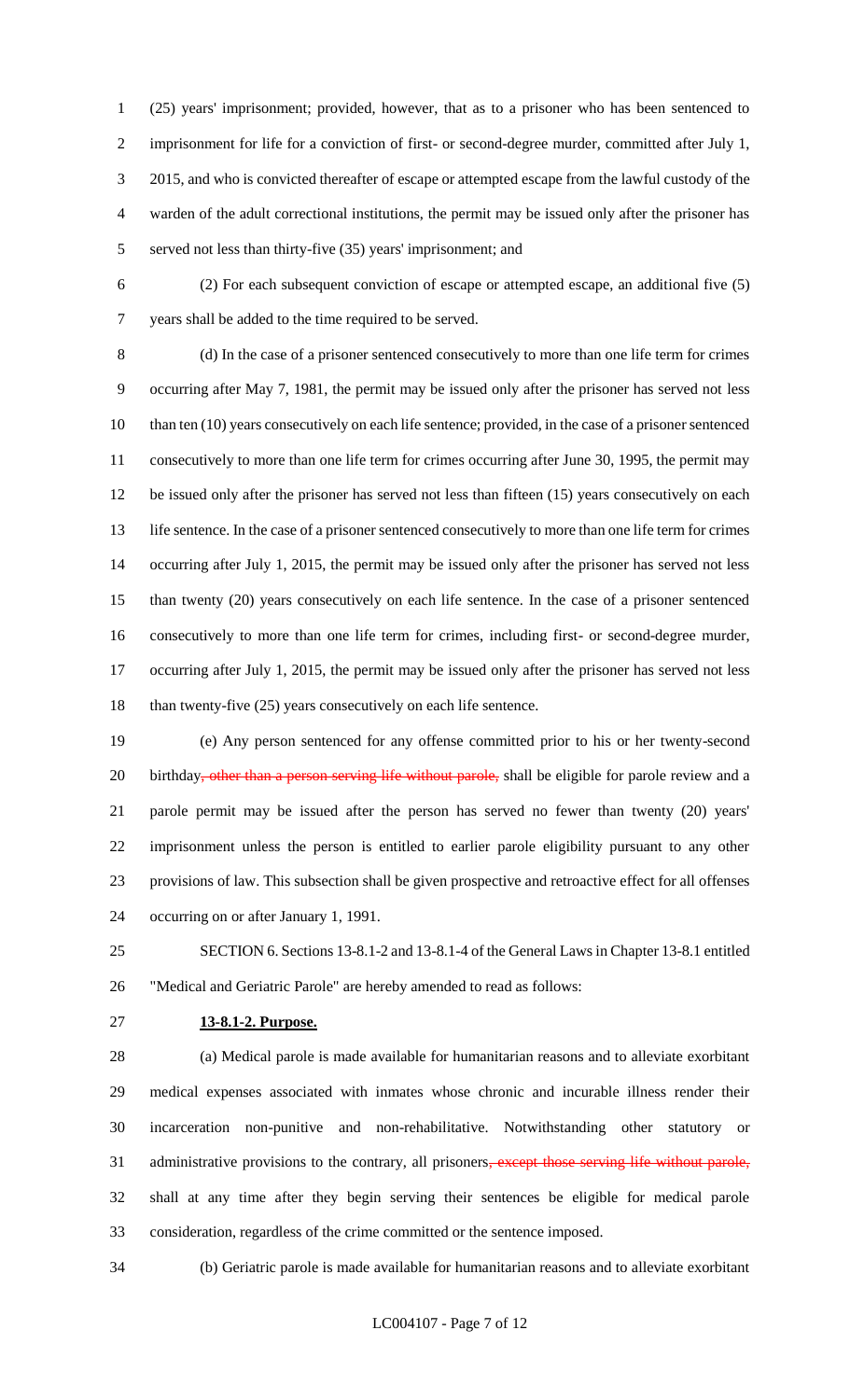expenses associated with the cost of aging, for inmates whose advanced age reduces the risk that they pose to the public safety. Notwithstanding other statutory or administrative provisions to the 3 contrary, all prisoners except those serving life without parole shall be eligible for geriatric parole consideration upon meeting the criteria set forth below, regardless of the crime committed or the sentence imposed.

## **13-8.1-4. Procedure.**

7 (a) The parole board is authorized to grant medical parole release of a prisoner, except a 8 prisoner serving life without parole, at any time, who is determined to be terminally ill, severely ill, or permanently physically or cognitively incapacitated within the meaning of § 13-8.1-3(2)-(5). 10 (b) The parole board is authorized to grant geriatric parole release of a prisoner, except a 11 prisoner serving life without parole, who is an aging prisoner within the meaning of § 13-8.1-3(1) or under medical parole as outlined by § 13-8.1-2.

 (c) In order to apply for this relief, the prisoner or his or her family member or friend, with an attending physician's written approval, or an attending physician, on behalf of the prisoner, shall file an application with the director of the department of corrections. Within seventy-two (72) hours after the filing of any application, the director shall refer the application to the health service unit of the department of corrections for a medical report and a medical or geriatric discharge plan to be completed within ten (10) days. Upon receipt of the discharge plan, the director of the department of corrections shall immediately transfer the discharge plan, together with the application, to the parole board for its consideration and decision.

(d) The report shall contain, at a minimum, the following information:

(1) Diagnosis of the prisoner's medical conditions, including related medical history;

(2) Detailed description of the conditions and treatments;

 (3) Prognosis, including life expectancy, likelihood of recovery, likelihood of improvement, mobility and trajectory, and rate of debilitation;

 (4) Degree of incapacity or disability, including an assessment of whether the prisoner is ambulatory, capable of engaging in any substantial physical activity, ability to independently provide for their daily life activities, and the extent of that activity; and

 (5) An opinion from the medical director as to whether the person is terminally ill, and if so, the stage of the illness, or whether the person is permanently physically or cognitively incapacitated, severely ill, or an aging prisoner. If the medical director's opinion is that the person is not terminally ill, permanently, physically or cognitively incapacitated, severely ill, or an aging prisoner as defined in § 13-8.1-3, the petition for medical or geriatric parole shall not be forwarded to the parole board.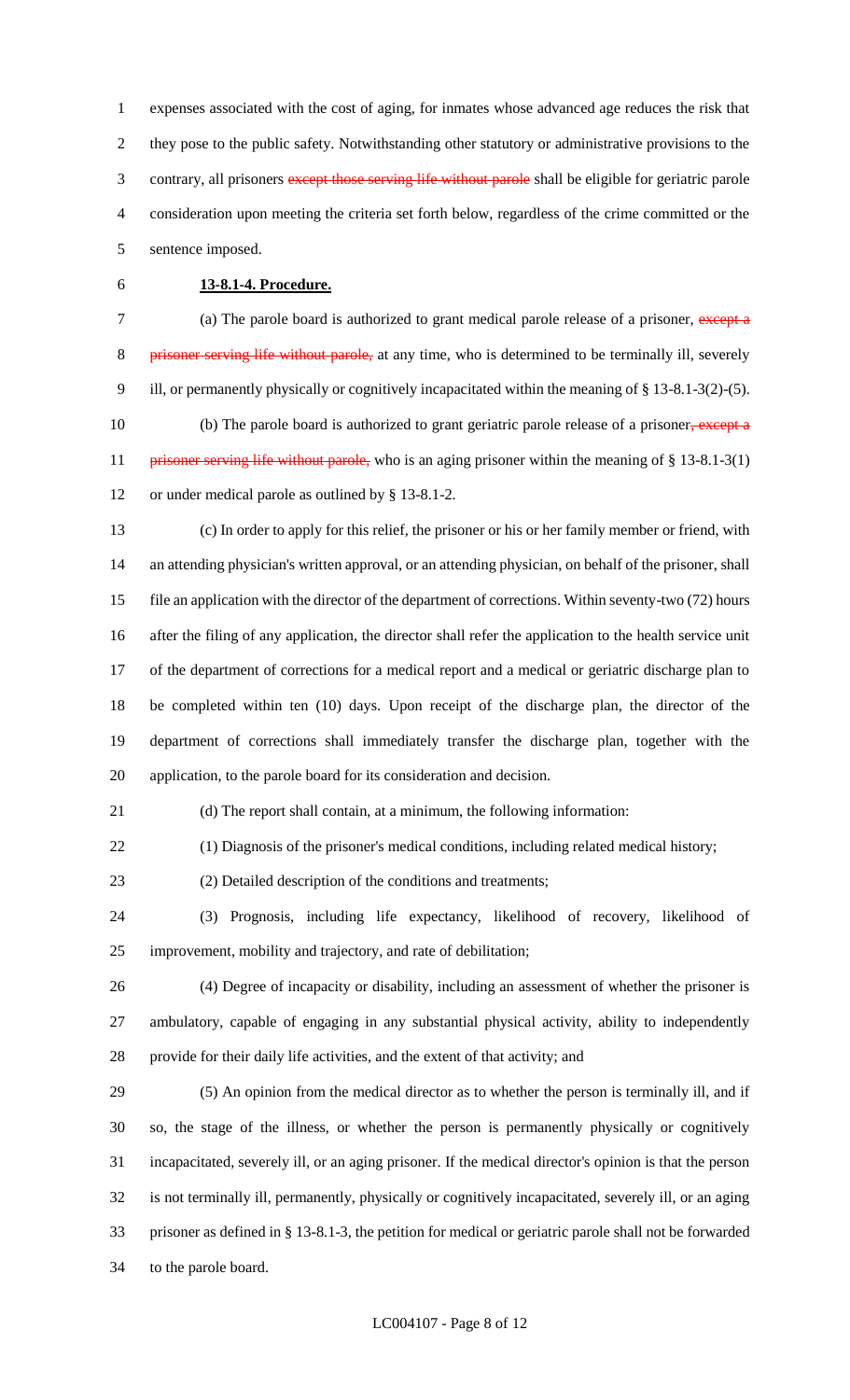(6) [Deleted by P.L. 2021, ch. 162, art. 13, § 4.]

 (e) When the director of corrections refers a prisoner to the parole board for medical or geriatric parole, the director shall provide to the parole board a medical or geriatric discharge plan that is acceptable to the parole board.

- (f) The department of corrections and the parole board shall jointly develop standards for the medical or geriatric discharge plan that are appropriately adapted to the criminal justice setting. The discharge plan should ensure at the minimum that:
- (1) An appropriate placement for the prisoner has been secured, including, but not limited

to: a hospital, nursing facility, hospice, or family home;

 (2) A referral has been made for the prisoner to secure a source for payment of the prisoner's medical expenses; and

 (3) A parole officer has been assigned to periodically obtain updates on the prisoner's medical condition to report back to the board.

 (g) If the parole board finds from the credible medical evidence that the prisoner is terminally ill, permanently physically or cognitively incapacitated, severely ill, or an aging prisoner, the board shall grant release to the prisoner but only after the board also considers whether, in light of the prisoner's medical condition, there is a reasonable probability that the prisoner, if released, will live and remain at liberty without violating the law, and that the release is compatible with the welfare of society and will not so depreciate the seriousness of the crime as to undermine respect for the law. Notwithstanding any other provision of law, medical or geriatric release may be granted at any time during the term of a prisoner's sentence.

 (h) There shall be a presumption that the opinion of the physician and/or medical director will be accepted. However, the applicant, the physician, the director, or the parole board may request an independent medical evaluation within seven (7) days after the physician's and/or medical director's report is presented. The evaluation shall be completed and a report, containing the information required by subsection (d) of this section, filed with the director and the parole board, and a copy sent to the applicant within fourteen (14) days from the date of the request.

 (i) Within seven (7) days of receiving the application, the medical or geriatric report and the discharge plan, the parole board shall determine whether the application, on its face, demonstrates that relief may be warranted. If the face of the application clearly demonstrates that relief is unwarranted, the board may deny the application without a hearing or further proceedings, and within seven (7) days shall notify the prisoner in writing of its decision to deny the application, setting forth its factual findings and a brief statement of the reasons for denying release without a hearing. Denial of release does not preclude the prisoner from reapplying for medical or geriatric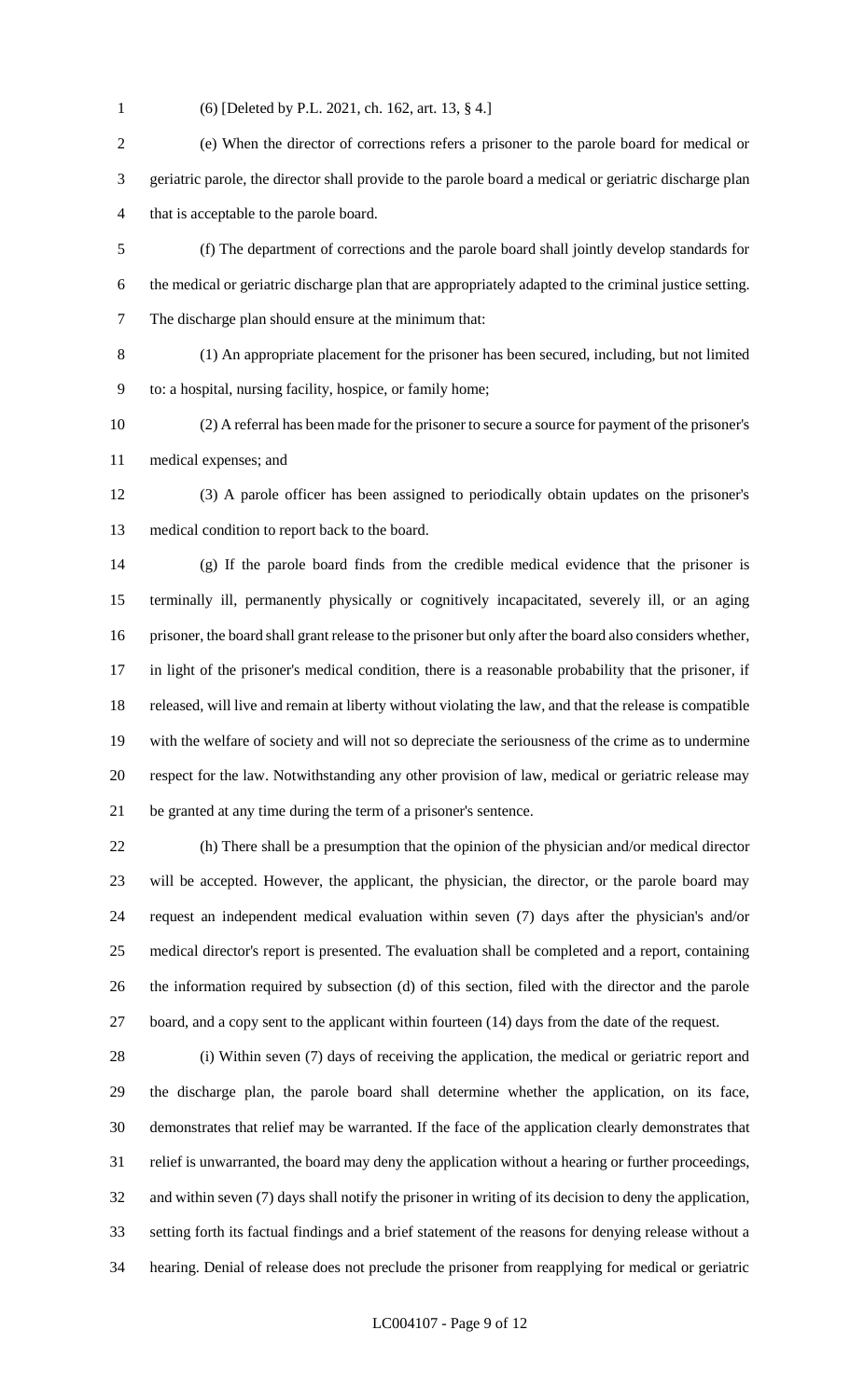- 1 parole after the expiration of sixty (60) days. A reapplication under this section must demonstrate
- a material change in circumstances.
- (j)(1) Upon receipt of the application from the director of the department of corrections the parole board shall, except as provided in subsection (i) of this section, set the case for a hearing within thirty (30) days;
- (2) Notice of the hearing shall be sent to the prosecutor and the victim(s), if any, of the offense(s) for which the prisoner is incarcerated, and the prosecutor and the victim(s) shall have the right to be heard at the hearing, or in writing, or both; and
- (3) At the hearing, the prisoner shall be entitled to be represented by an attorney or by the public defender if qualified or other representative.
- (k) Within seven (7) days of the hearing, the parole board shall issue a written decision granting or denying medical or geriatric parole and explaining the reasons for the decision. If the board determines that medical or geriatric parole is warranted, it shall impose conditions of release, that shall include the following:
- (1) Periodic medical examinations;
- (2) Periodic reporting to a parole officer, and the reporting interval;
- (3) Any other terms or conditions that the board deems necessary; and
- (4) In the case of a prisoner who is medically paroled due to being severely ill, the parole board shall require electronic monitoring as a condition of the medical parole, unless the healthcare plan mandates placement in a medical facility that cannot accommodate the electronic monitoring.
- (l) If after release the releasee's condition or circumstances change so that he or she would
- not then be eligible for medical or geriatric parole, the parole board may order him or her returned
- to custody to await a hearing to determine whether his or her release should be revoked. A release
- may also be revoked for violation of conditions otherwise applicable to parole.
- (m) An annual report shall be prepared by the director of corrections for the parole board and the general assembly. The report shall include:
- (1) The number of inmates who have applied for medical or geriatric parole;
- (2) The number of inmates who have been granted medical or geriatric parole;
- (3) The nature of the illness, cognitive condition, functional impairment, and/or infirmity
- of the applicants, and the nature of the placement pursuant to the discharge plan;
- (4) The categories of reasons for denial for those who have been denied;
- (5) The number of releasees on medical or geriatric parole who have been returned to the
- custody of the department of corrections and the reasons for return; and
- (6) The number of inmates who meet the statutory definition of "aging prisoner" and would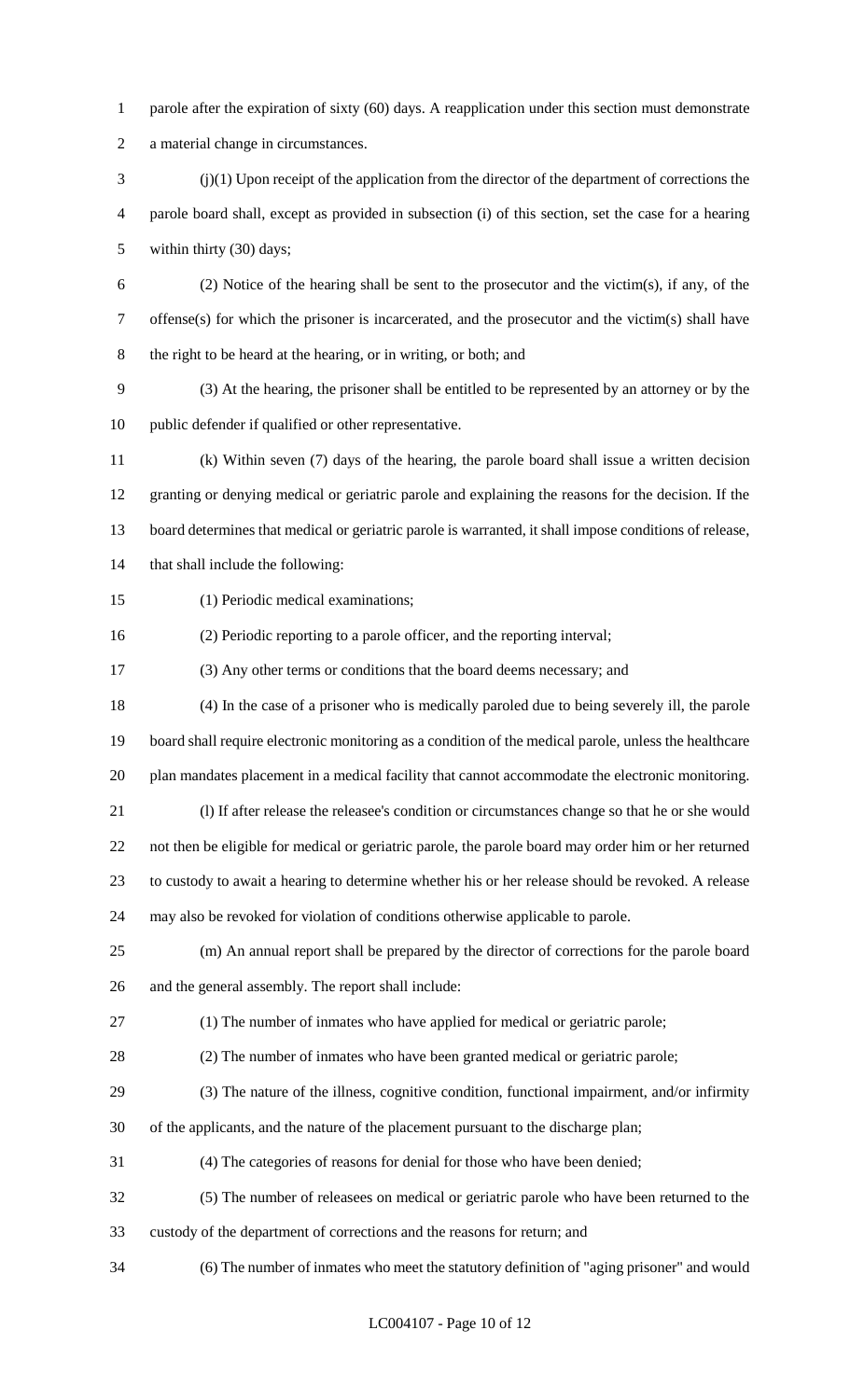- be potentially eligible for geriatric parole.
- (n) An annual educational seminar will be offered by the department of corrections healthcare services unit to the parole board and community stakeholders on aging and infirmity in prison and special considerations that should be applied to aging prisoners and prisoners with severe or terminal illnesses during parole consideration.
- SECTION 7. Section 42-56-22 of the General Laws in Chapter 42-56 entitled "Corrections

Department" is hereby amended to read as follows:

# **42-56-22. Labor by persons committed on mesne process or to answer criminal charge.**

 (a) Every person who shall be committed to the adult correctional institutions to answer for any criminal offense, whether convicted or awaiting trial, or on mesne process in any qui tam or penal action, or on mesne process or execution in any civil action, may be permitted to labor in the discretion of the director, or his or her designee, for the state, and in that case may be paid not more than three dollars (\$3.00) a day for every day he or she shall labor with the express consent of the director, or his or her designee, of the department, to be credited to the prisoner's account by the assistant director of administration, or his or her designee, and to be disbursed to the prisoner in accordance with the rules and regulations of the institutions; provided, further, however, there shall be maintained on account at all times at least twenty-five percent (25%) of the earnings of each 19 prisoner up to a maximum of one hundred dollars (\$100) for those persons serving a sentence of 20 life imprisonment without parole under §§ 11-23-2, 12-19.2-1 et seq., and up to a maximum of one thousand dollars (\$1,000) for all other prisoners; those funds to be turned over to the prisoner at the time of his or her release from the institution, the funds being his or her property; the moneys to be paid to the prisoner by order of the assistant director of management services upon the general treasurer. (b) Nothing contained in this section shall prevent the use of the funds in the account for

 the payment of any court fees and court costs required to be paid for the filing, prosecution, and defense of any action.

 SECTION 8. This act shall take effect upon passage and shall be given prospective and retroactive effect for all offenses occurring on or after January 1, 1991.

======== LC004107 ========